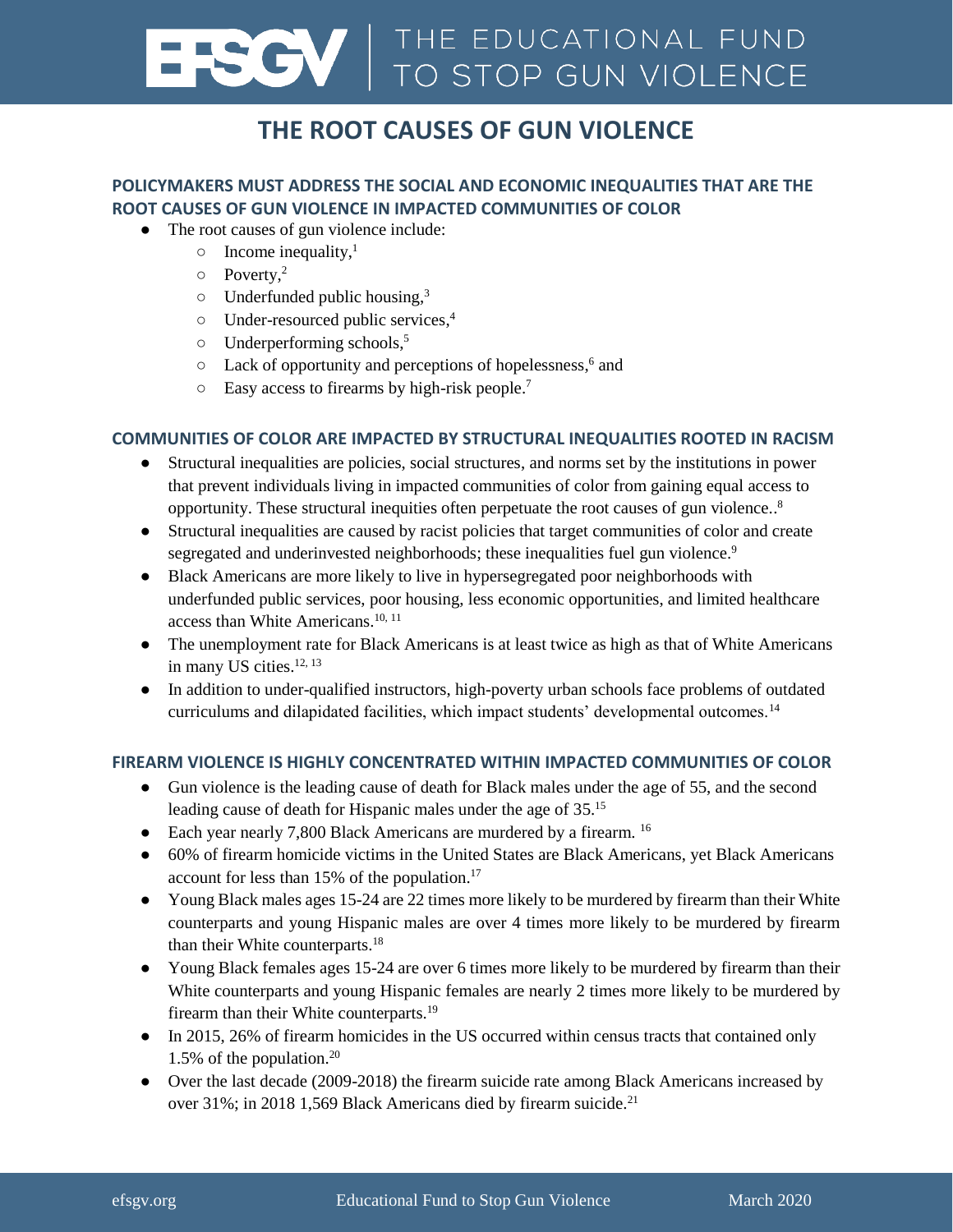# **ENCY | THE EDUCATIONAL FUND**<br>TO STOP GUN VIOLENCE

#### **IN MANY COMMUNITIES OF COLOR, NEARLY EVERYONE IS IMPACTED BY GUN VIOLENCE**

- A 2018 nationally representative poll of American adults found that 27% of Black Americans had witnessed a shooting and  $23\%$  reported that someone they care for has been killed by a gun.<sup>22</sup>
- A survey of Baltimore City youth ages 12-24 found that 42% had witnessed a shooting compared to 4% of suburban youth. $^{23}$
- A survey of middle school children enrolled in the Richmond, Virginia public school system found that 94% reported hearing gunshots and 44% of boys and 30% of girls reported witnessing a shooting.<sup>24</sup>

### **GUN VIOLENCE EXPOSURE CHANGES THE CHEMISTRY IN THE BRAIN AND CAN HAVE LASTING IMPACTS ON HEALTH, WELLBEING, AND DEVELOPMENT IF LEFT UNTREATED** <sup>25</sup>

 $\bullet$  Exposure to gun violence is associated with:  $26, 27, 28, 29$ 

- Posttraumatic stress disorder,
	- Antisocial behavior,
	- Depression,
	- Stunted cognitive and emotional development,
	- Risky alcohol and substance use, and
	- Increased likelihood in engaging in violence.
- While there are evidence-based treatments to support those exposed to gun violence, individuals in impacted communities often lack access to these vital mental health services. $30$

### **WIDESPREAD COMMUNITY EXPOSURE TO GUN VIOLENCE EXACERBATES ALREADY EXISTING SOCIAL AND ECONOMIC INEQUALITIES AND FURTHER PERPETUATES GUN VIOLENCE** <sup>31</sup>

- A study that examined 500 Black American youth found that direct exposure to violence was the best predictor of whether an individual would later engage in gun related crimes.<sup>32</sup>
- An analysis of gun violence in Oakland found that each gun homicide in a census tract in a given year was related to five fewer job opportunities the subsequent year.<sup>33</sup>
- An analysis of gun violence in Washington DC found that ten additional gunshots in a census tract in a given year were linked to one less new business opening, one more business closing, and 20 fewer jobs.<sup>34</sup>

## **Gun violence is a multifaceted challenge that demands a holistic set of solutions to stop the cycles in impacted communities of color. In addition to limiting easy access to firearms by high-risk people, we must:**

- 1) Address the underlying social and economic inequalities that fuel gun violence,
- 2) Adequately fund community-based violence intervention and prevention efforts grounded in evidence that build authentic relationships with those impacted, and
- 3) Support local organizations that address the social and economic inequalities at the root of gun violence.